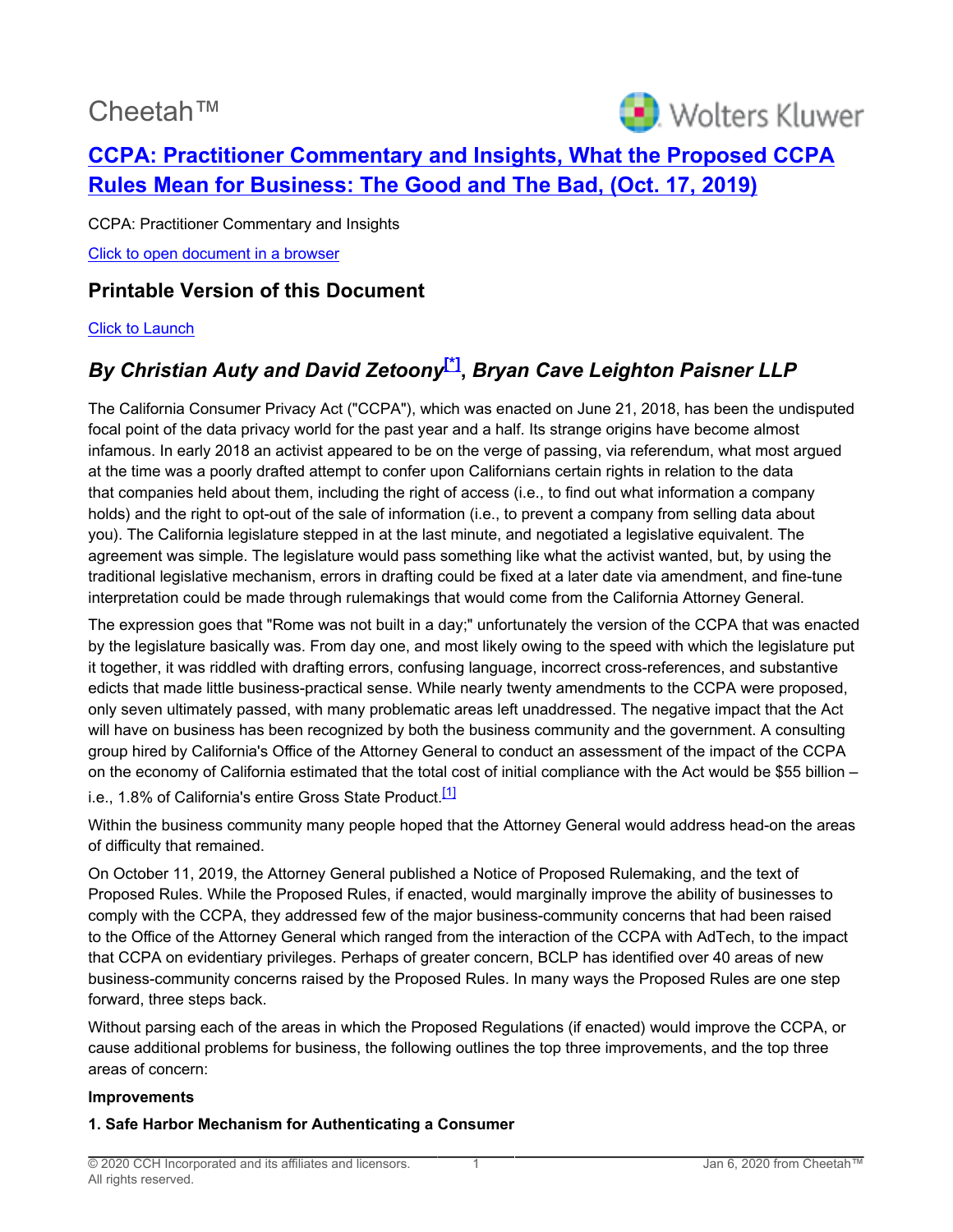The CCPA allows Californians to request that a company provide them "access" to the "specific pieces" of personal information that the company holds about them. The "right of access" is not a new concept. Health care companies and educational institutions have had to provide a similar access right for years under the Health Insurance Portability and Accountability Act ("HIPAA") and the Family and Educational Rights and Privacy Act ("FERPA"); in addition companies that are subject to the European General Data Protection Regulation ("GDPR") have also had to provide access to consumers when requested.

One of the risks that an access right creates is that a bad actor may be able to steal personal information about an individual by pretending that they are another person and then making an access request. Companies often feel as if they are between a rock and a hard place. If they make a consumer jump through too many hoops to prove their identity, they can get criticized for making it too difficult for people to exercise their right of access. Conversely, if they make it too easy to get access to information, a bad actor may abuse the system to steal information through fraudulent access requests potentially subjecting the respondent to liability.

The Proposed Rule provides certainty for business by stating that a company "may" take the following steps to authenticate an individual that submits an access request: (1) match three data points maintained by the

<span id="page-1-0"></span>business and, (2) request a "signed declaration under penalty of perjury that the requestor is the consumer."<sup>[\[2\]](#page-3-2)</sup> While the Proposed Rule does not explicitly describe this authentication system as a "safe harbor," it would likely have that effect. The certainty that an approved authentication method provides is a positive for businesses that seek to comply with the CCPA.

## **2. Fraud Detection**

The CCPA implies that if a business transfers information to a third party "for consideration" and does not prohibit the third party from retaining, using, or disclosing the information, the transfer would be considered the "sale" of information. Once classified as a "sale," consumers would have, among other things, the right to "optout" and prevent such transfers.

The CCPA's definition of "sale" was extremely problematic for companies that pool information for the purposes of fraud detection or data security detection. Specifically, such companies often collect information from thousands of businesses across the country in order to flag suspicious individuals, IP addresses, or accounts. The information submitted by one business is often used for the benefit of others. Any "right" for an individual to opt-out of having their information shared in this type of network, could be misused by criminals to prevent companies from working together to flag fraud.

The Proposed Rule would clarify that if a business transfers information to a third party, and allows that third party to use, or disclose, the information to others, it is not a "sale." This provision, located in the Service Provider portion of the Proposed Rule, states that a service provider may use personal data provided to it for the benefit of other businesses "to the extent necessary to detect data security incidents, or protect against fraudulent or illegal activity" without losing service provider status.<sup>[\[3\]](#page-3-3)</sup>

## <span id="page-1-1"></span>**3. Disclosing Sensitive Information Through an Access Request**

The CCPA of course allows Californians to request that a company provide them "access" to the "specific pieces" of personal information that the company holds about them. If a company that maintains your Social Security Number, Driver's License number, or financial account number, received an access request it would be required to disclose that information back to you. Forcing a company to disclose sensitive categories of personal information in response to an access request does little to help consumers (after all you already know your own Social Security Number), but does raise the possibility that bad actors will attempt to submit false access requests in order to extract valuable information that could be used for identity theft.

The Proposed Rules would allow a business not to disclose sensitive data fields (e.g., SSN, Driver's License Number, financial account number, or health insurance or medical information) in response to an access request<sup>[\[4\]](#page-3-4)</sup>

## <span id="page-1-2"></span>**Areas of Concern for Businesses**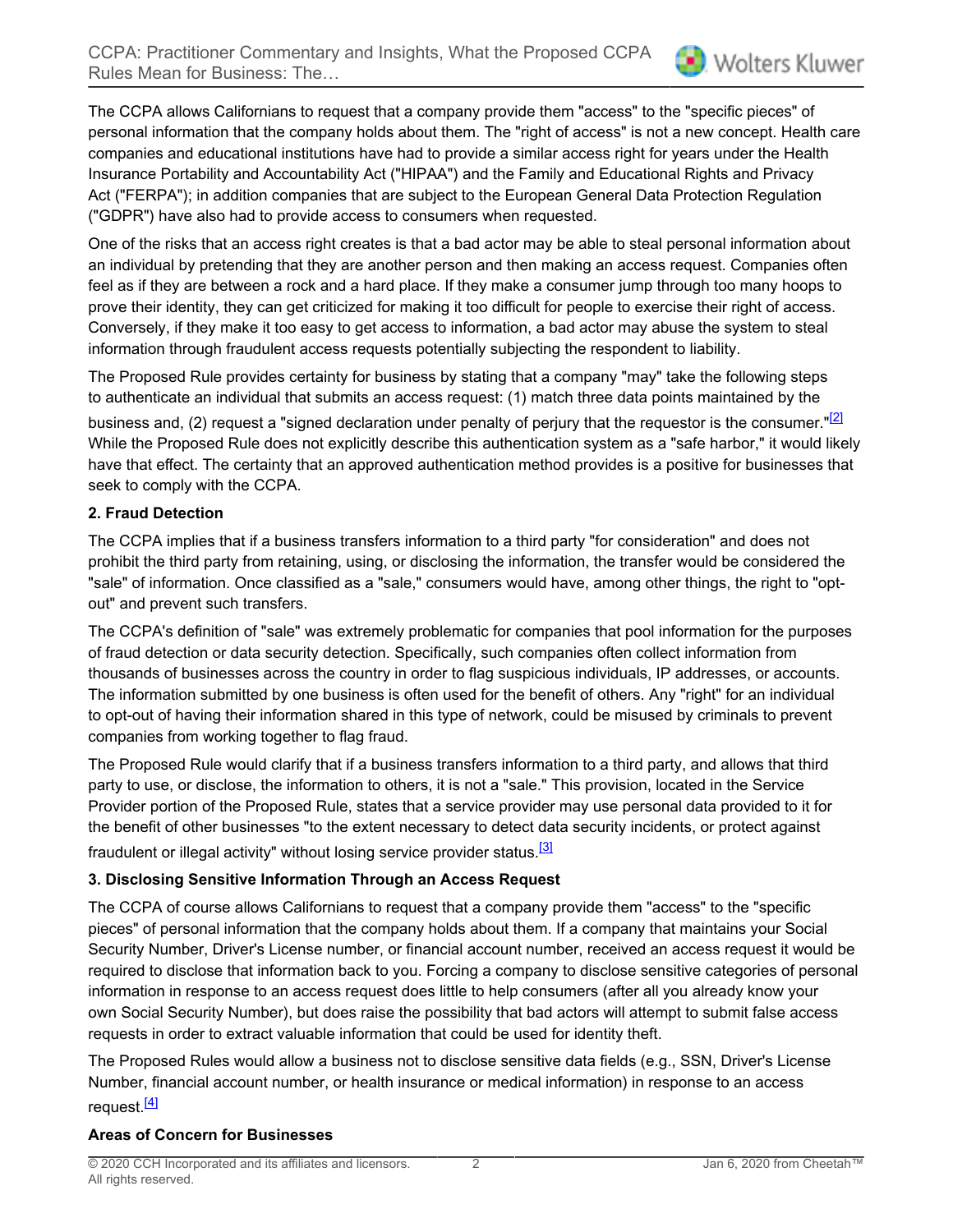### **1. Data Subject Request Statistics**

Although the CCPA gives consumers the right to submit access, deletion, and opt-out-of-sale requests, it does not require businesses to publish how many requests they receive, or how they respond to those requests that are received.

The Proposed Rules would require that a business that "annually buys, receives for the business's commercial purposes, sells, or shares for commercial purposes" the personal information of 4 million Californians publish the number of requests received, complied with, or denied with respect to access, deletion, and opt-out. It must also

<span id="page-2-0"></span>publish the median number of days in which it substantively responded to such requests.<sup>[\[5\]](#page-3-5)</sup> While the Proposed Rules do not contain an example of how this information would be conveyed, conceivably the Office of the Attorney General envisions something along the following lines added to company privacy notices:

|                          | <b>Total Received</b> | <b>Complied with in</b><br>whole or in part | <b>Denied</b> |
|--------------------------|-----------------------|---------------------------------------------|---------------|
| <b>Access Requests</b>   |                       |                                             |               |
| <b>Deletion Requests</b> |                       |                                             |               |
| Opt-out of Sale Requests |                       |                                             |               |
| Median days responded    |                       |                                             |               |

Companies that are used to responding to data subject requests know that the amount of record keeping that would be required to comply with the Proposed Rule would be significant. Among other things, requests are often fluid, and change over time. As just one example, a consumer that submits an access request may later ask that it be deleted.

More importantly, it is not clear what utility such statistics would provide to consumers. Imagine if a company reports that they received 200 deletion requests, and denied, in whole or in part, 200. A 0% acceptance rate could be interpreted as suggesting that the company is failing to comport with the CCPA; it could also signify that the type of data held by the company is exempt from deletion requirements. (Indeed, it is unclear how such requests must be counted.) In a vacuum the statistic is meaningless. To the extent that it is used by privacy advocates (or eventually plaintiffs' attorneys) to conduct fishing expeditions into corporate privacy practices, it may be harmful.

#### **2. Honor User Enabled Preference Settings**

<span id="page-2-1"></span>The Proposed Rule would require that a business treat user-enabled privacy controls, such as browser plugin or privacy settings, that communicate or signal a choice to opt-out of the sale of their personal information as a "valid request" to opt-out for that browser or device, or, if known, that consumer.<sup>[\[6\]](#page-3-6)</sup> This requirement is, from a practical standpoint, unworkable.

As an initial matter, the Attorney General does not specify *what* "user-enabled privacy controls" would have to be honored. Would it be *every* plugin created for *every* browser, even if those plug-ins operated differently and conveyed different information? If so, how could companies possibly be aware of all new plug-ins and privacy controls that enter the market. Furthermore, many privacy settings and controls may be ambiguous as to whether the consumer is attempting to opt-out of the sale of information. Take, for example, the "Do Not Track" header. If a consumer enabled the header in their browser, would that signal for a company that it cannot *sell* information? That it cannot *track* the consumer? That it cannot *sell* information about the consumer that could be used for tracking by others?

#### **3. Authorized Agents**